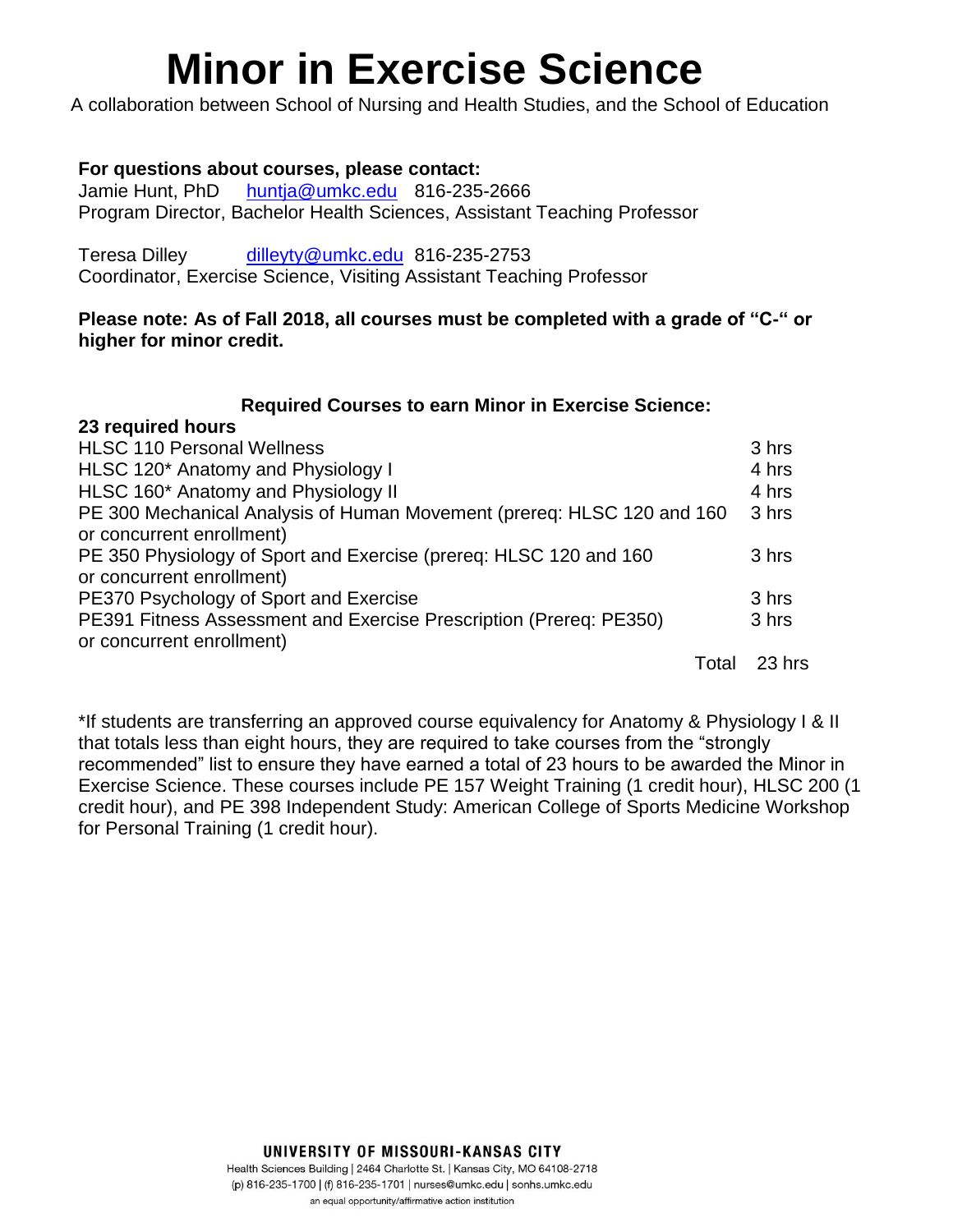# **Course Descriptions**

#### **Available Each Fall/Spring**

#### **HLSC 110 Personal Wellness – 3 credit hours – on campus**

This course presents an overview of health behaviors and actions needed to achieve a combination of physical, mental, and social well-being through intelligent lifestyle choices. Effective strategies for staying healthy and improving one's health will be explored. Elements of stress management, preservation of physical and mental well-being, personal hygiene and strong social relationships will be discussed.

#### **PHYS-ED 370 Psychology of Sport and Exercise – 3 credit hours – online**

Exploration of psychological constructs related to the competitive sport process and to physical activity.

**Prerequisite: PSYCH 210**

#### **Available Each Fall**

#### **HLSC 120 Anatomy & Physiology I – 4 credit hours – on campus**

This course examines the structure and function of the human body from the molecular to the organism level as they interact among all body systems across the life span. Instructors also attempt to correlate course materials with the clinical aspects of the application of physiological knowledge. Co-requisite laboratory exercises provide practical application of theoretical concepts. In this first term of two-term course, molecular biology, biochemistry, cellular biology, and histology are studied as well as the integumentary, musculoskeletal, and nervous systems.

#### **PHYS-ED 300 Mechanical Analysis of Human Movement – 3 credit hours – on campus**

Study of the kinesiologic and biomechanical aspects of human motion with focus on application to sport skill, dance and exercise situations.

**Prerequisites: HLSC 120** and **HLSC 160** or equivalent or concurrent enrollment.

#### **Available Each Spring**

# **HLSC 160 Anatomy & Physiology II – 4 credit hours – on campus**

This course is a continuation of HLSC 120. Co-requisite laboratory exercises provide practical application of theoretical concepts. Physiologic systems including endocrine, cardiovascular, immune, respiratory, digestive, renal, and reproductive are studied as well as embryology and genetics.

**Prerequisite: HLSC 120**

#### **PHYS-ED 350 Physiology of Sport and Exercise – 3 credit hours – on campus**

Study of the concepts and principles of exercise physiology with the intent of learning how to apply them to exercise, sport and movement experiences. Includes development of fitness testing skills, program planning and exercise.

**Prerequisites: HLSC 120** and **HLSC 160** or equivalent or concurrent enrollment.